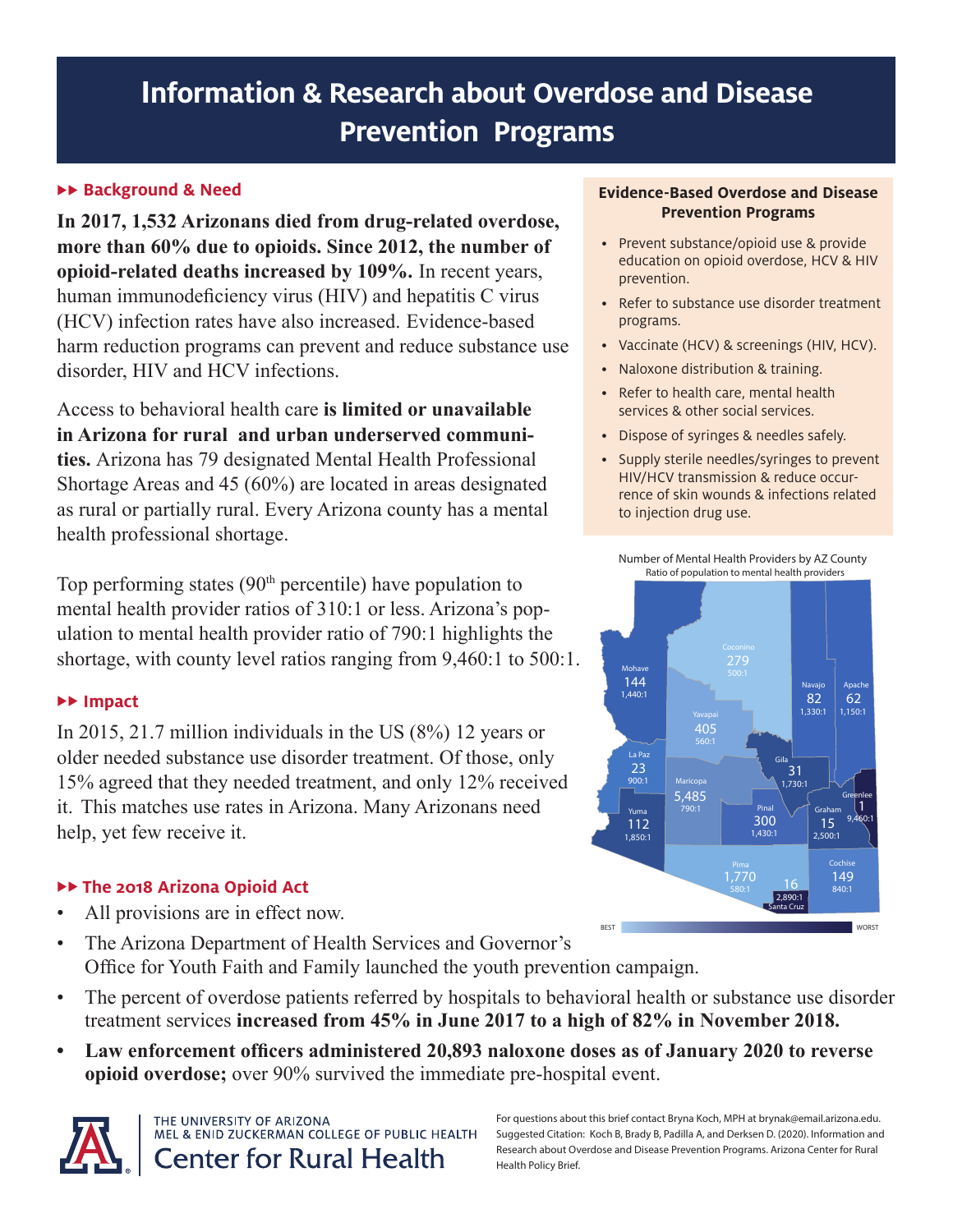- The average Morphine Milligram Equivalent (MME) dosage decreased from an average of 62 MME in July 2017, to 46.6 MME in December 2018.
- The number of opioid naïve patients who had a prescription filled for a greater than 5-day supply decreased 55% from April 2018 to March 2019.
- The number of opioid prescriptions filled per month in Arizona declined by 21% in 2018.
- Overall, 83% of mothers of babies born with Neonatal Abstinence Syndrome (NAS) are under medical supervision.

# **Evidence-Based Harm Reduction Approach**

Most states have overdose prevention programs that include the above evidence-based harm reduction approaches. Syringe Services Programs (SSPs) are available in Indiana, North Carolina, West Virginia, and most states. SSPs can reduce HIV and HCV transmission. They also help people who use substances who want to seek treatment. In Washington the SSP program reported that individuals using the program were "five times more likely to enter drug treatment" than those who did not use the program. Studies report that SSPs do not cause an increase in substance use or crime. Safe disposal services reduce needles and HIV and HCV transmission in the community.

# **Promote Health, Save Lives, and Save Money**

Overdose and Disease Prevention Programs prevent the transmission of HIV and HCV. The lifetime cost for HIV treatment is \$450,000 per person. HCV treatment costs \$84,000 per person. Hospital costs for wounds and infections related to substance use disorder total \$700 million each year. In one study, SSPs offered a Return on Investment (ROI) of \$7.58 for every \$1 spent.



For questions about this brief contact Bryna Koch, MPH at brynak@email.arizona.edu. Suggested Citation: Koch B, Brady B, Padilla A, and Derksen D. (2020). Information and Research about Overdose and Disease Prevention Programs. Arizona Center for Rural Health Policy Brief.